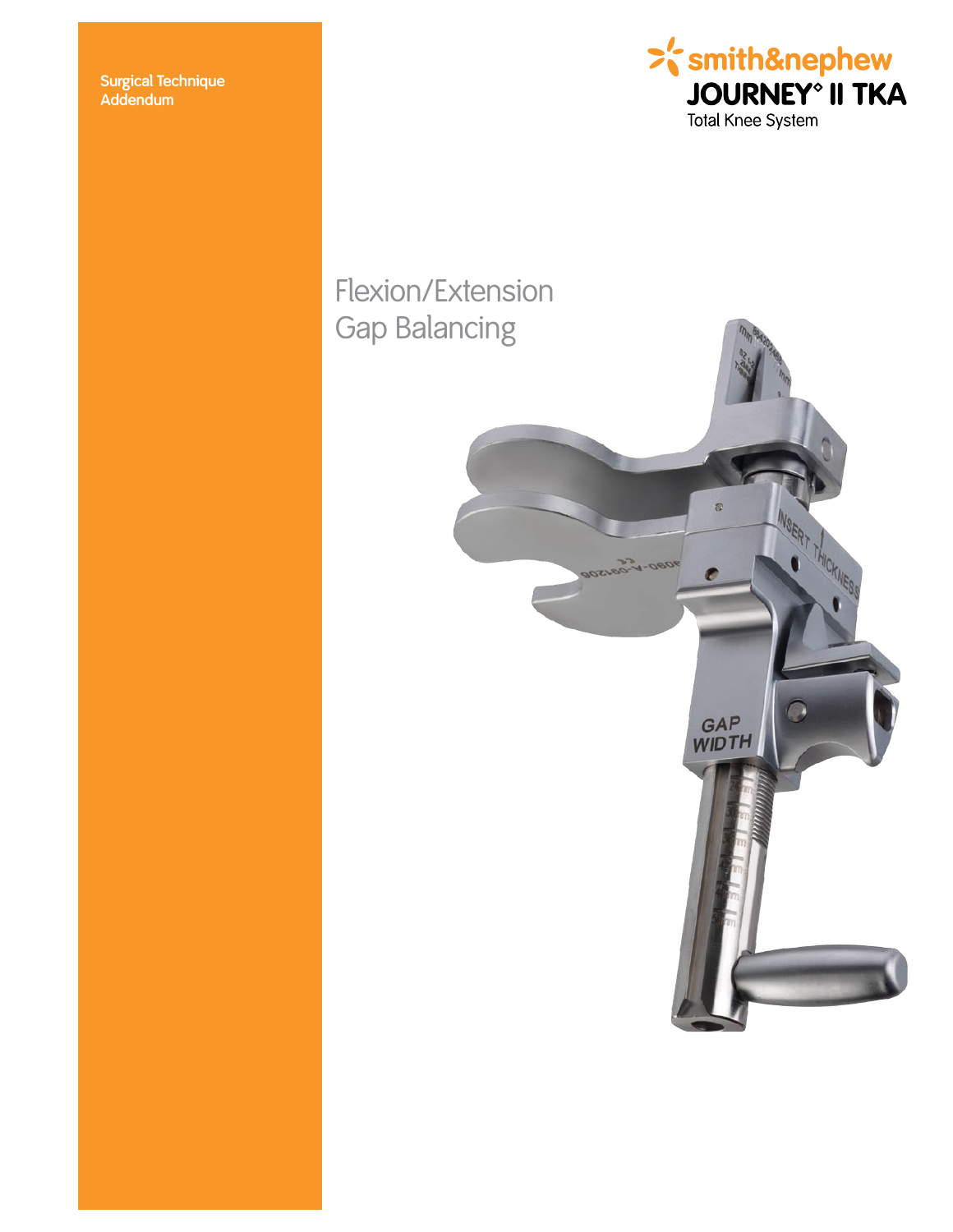# Balancer components

Balancer Shaft and Handle Shaft: Part #71933037 Handle: Part #71674076

Balancer Body Part #71933036



Tibial Paddle assembled onto the body

Shaft assembled into the body and tibial paddle

Femoral Paddle Part #71933039











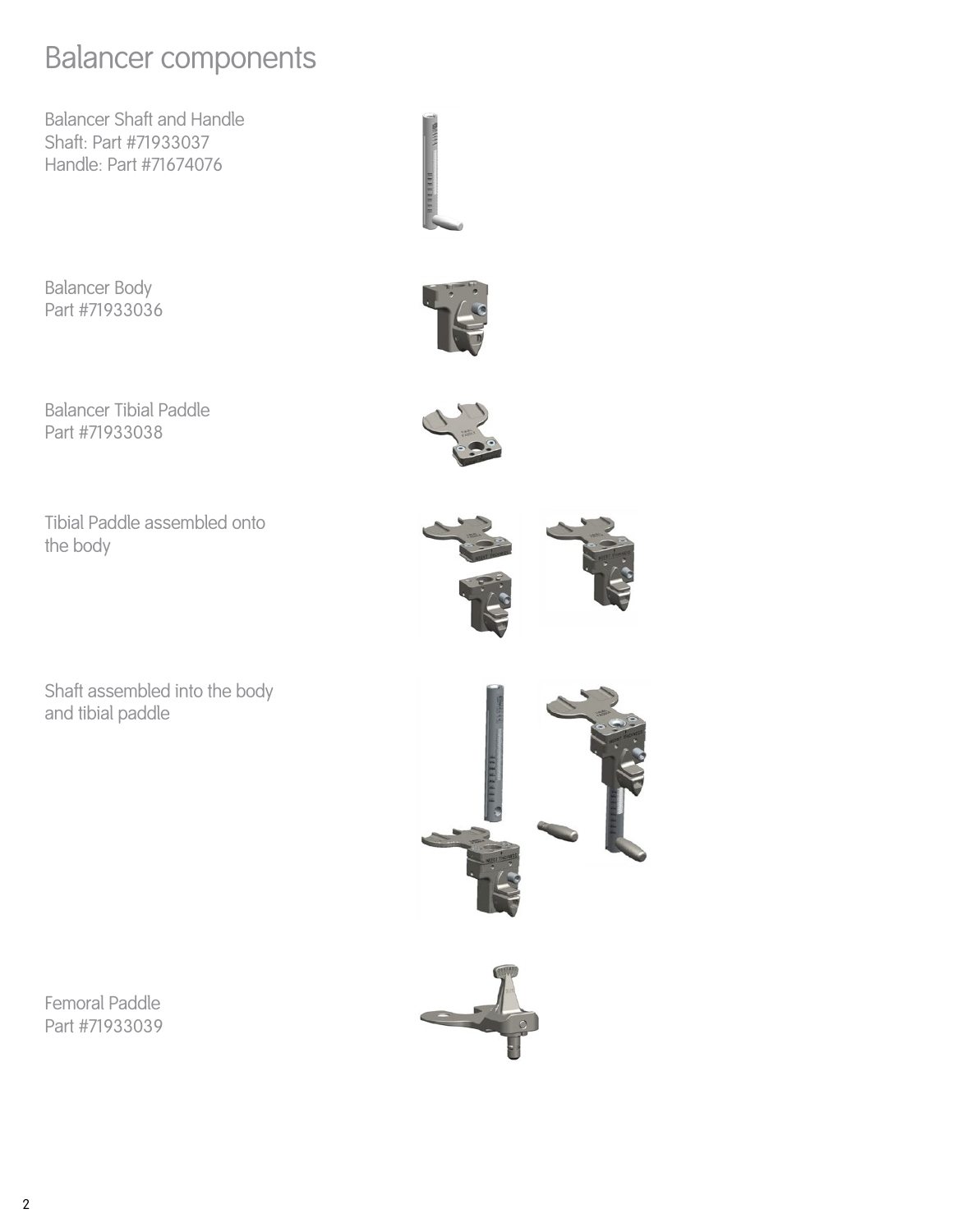Balancer in Extension with the Femoral Paddle

JOURNEY® Sizing Guide and Stylus Sizing Guide: Part #71933040 Stylus: Part #71933041

Balancer in Flexion with Sizing Guide and Stylus



### **Introduction**

Correct mechanical alignment, sizing, and soft tissue balancing of the knee may produce a more functional knee replacement. Improper alignment, sizing, or balancing may cause flexion instability, flexion/extension mismatch, or residual deformity. These are common causes of patient pain, complaints, and revisions.

One method to improve alignment, sizing, and balancing is a Gap Balancing technique using a tensioning device. It's important to consider that TKA is a bone AND soft tissue operation. Often soft tissues are pathologic and respond variably to releases. Using a tensioner to set the size and rotation of the femoral component aids in balancing the flexion gap by adjusting bone resections rather than potentially requiring additional soft tissue releases.

A common misconception is that the utilization of a gap balancer may be cumbersome and less efficient to traditional monolithic balancing instruments. The goal of this surgical technique is to demonstrate the robustness, efficiency, and accuracy of utilizing a soft-tissue gap balancer to achieve a well-aligned TKA.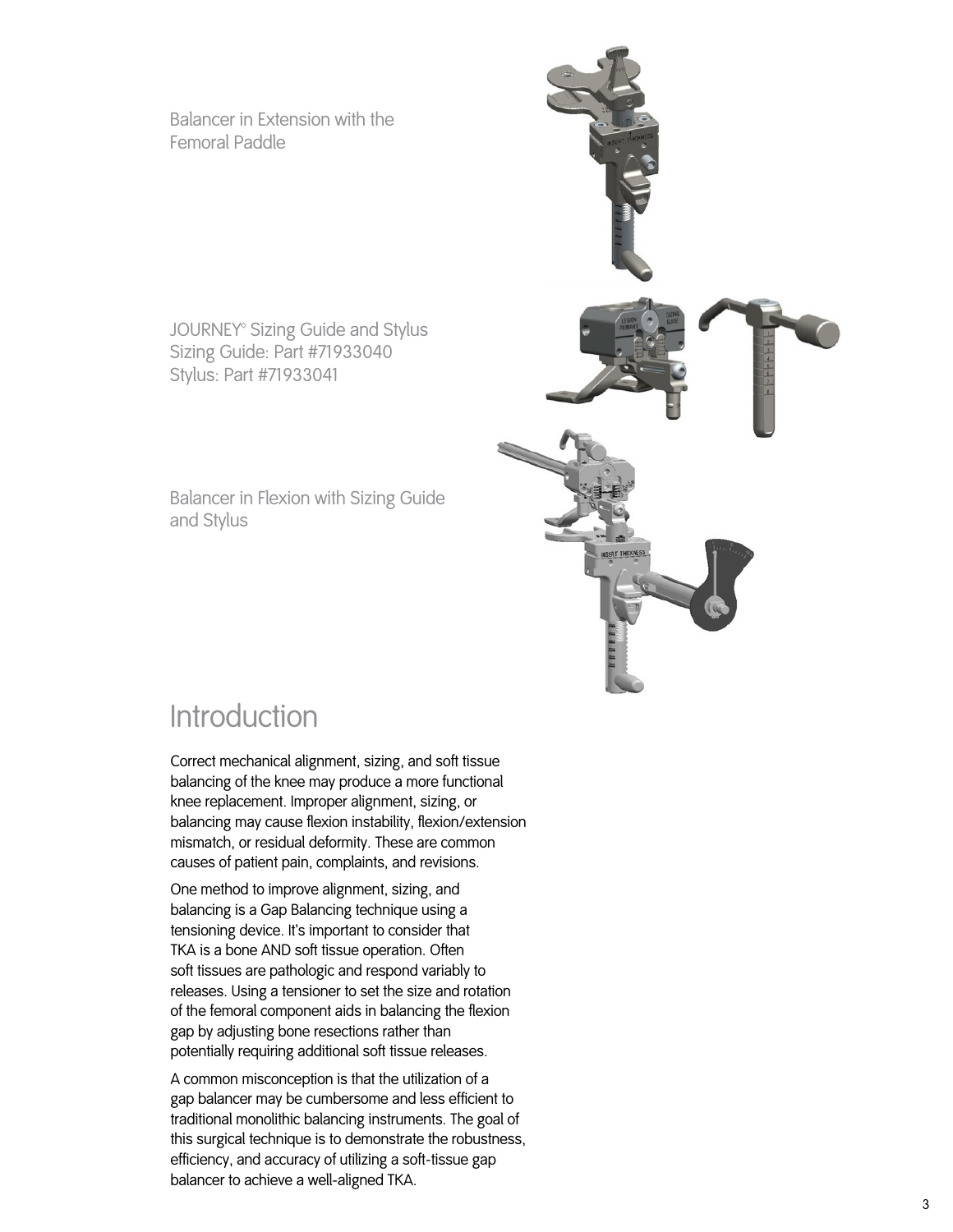**1. Perform distal femoral and proximal tibia resection**  per recommended surgical technique JOURNEY® II TKA - #00829 **Note:** Leave pins in order to recut if needed



#### **2. Balance Extension Gap with Spacer Blocks/Tensioner**

a. Check Extension Gap w/ Spacer Block

| <b>Extension Gap</b>     | <b>Next Step</b>                                 |
|--------------------------|--------------------------------------------------|
| Good                     | Remove all pins                                  |
| Loose                    | Insert Larger Spacer Block<br>until good         |
| Tight                    | Balance through initial<br>Varus/Valgus Releases |
| Tight after V/V Releases | Recut Bone                                       |

- b. Once gross extension balance obtained by spacer block, Insert Tensioner
	- i. Tension knee to match the insert thickness found with the Spacer Block **Note:** Note tension on torque wrench required to obtain correct insert thickness
	- ii. Fine tune extension balance with needling techniques in order to read a "0" setting on guide<sup>1</sup>
- 1. Bellemans J. Multiple Needle Puncturing: Balancing the Varus Knee. ORTHOPEDICS. 1; 32: 693. doi: 10.3928/10477447-20110714-48



*Nota Bene: The technique description herein is made available to the healthcare professional to illustrate the authors' suggested treatment for the uncomplicated procedure. In the final analysis, the preferred treatment is that which addresses the needs of the patient.*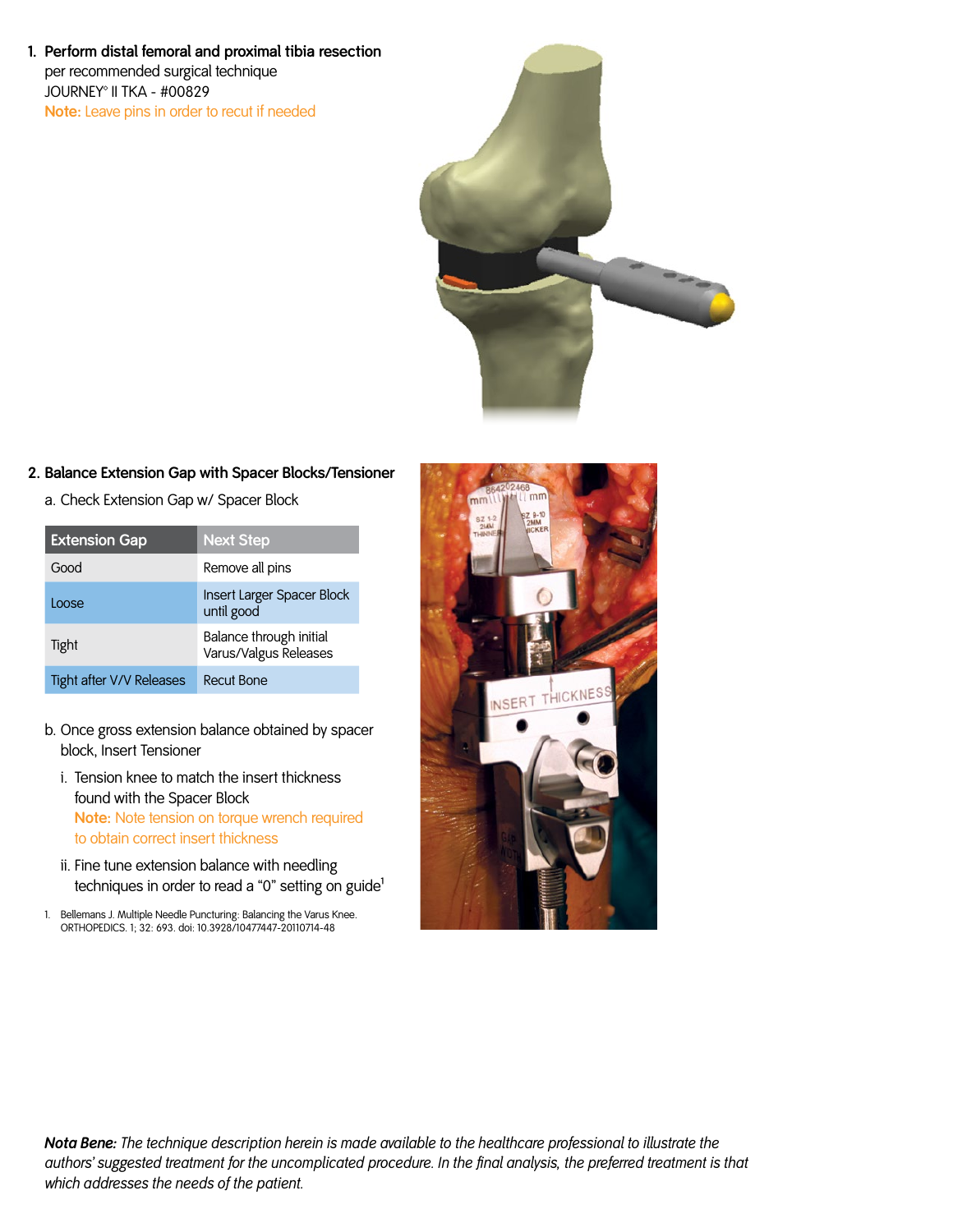#### **3. Balance Flexion Gap**

- a. Change out Tensioner device for use in flexion
- b. Tension knee in 90° of flexion to same torque wrench setting recorded in extension (make sure tensioner is flush on Distal cut)
- c. Size femoral component with anterior stylus on lateral trochlea
- d. Loosen set screw and shift mechanism anterior to posterior as needed to match flexion gap to extension gap and finalize size of femoral component

**Femoral Rotation Guidance: Varus Knee:** Balancer should automatically externally rotate femoral component block

 **Valgus Knee:** CAUTION! Avoid internal rotation of femoral component cutting block by considering releasing popliteus insertion on lateral femur or manually overriding rotation prior to drilling holes

e. Lock the Sizing Guide and drill Holes for 5-in-1 Cutting Block

**Note:** Drill the 3-10 Holes for all sizes (1-10)

**The drill holes for 1-2 are not used for**  JOURNEY<sup>®</sup> II TKA.





**4. Insert 5-in-1 Cutting Block and finish femoral cuts**



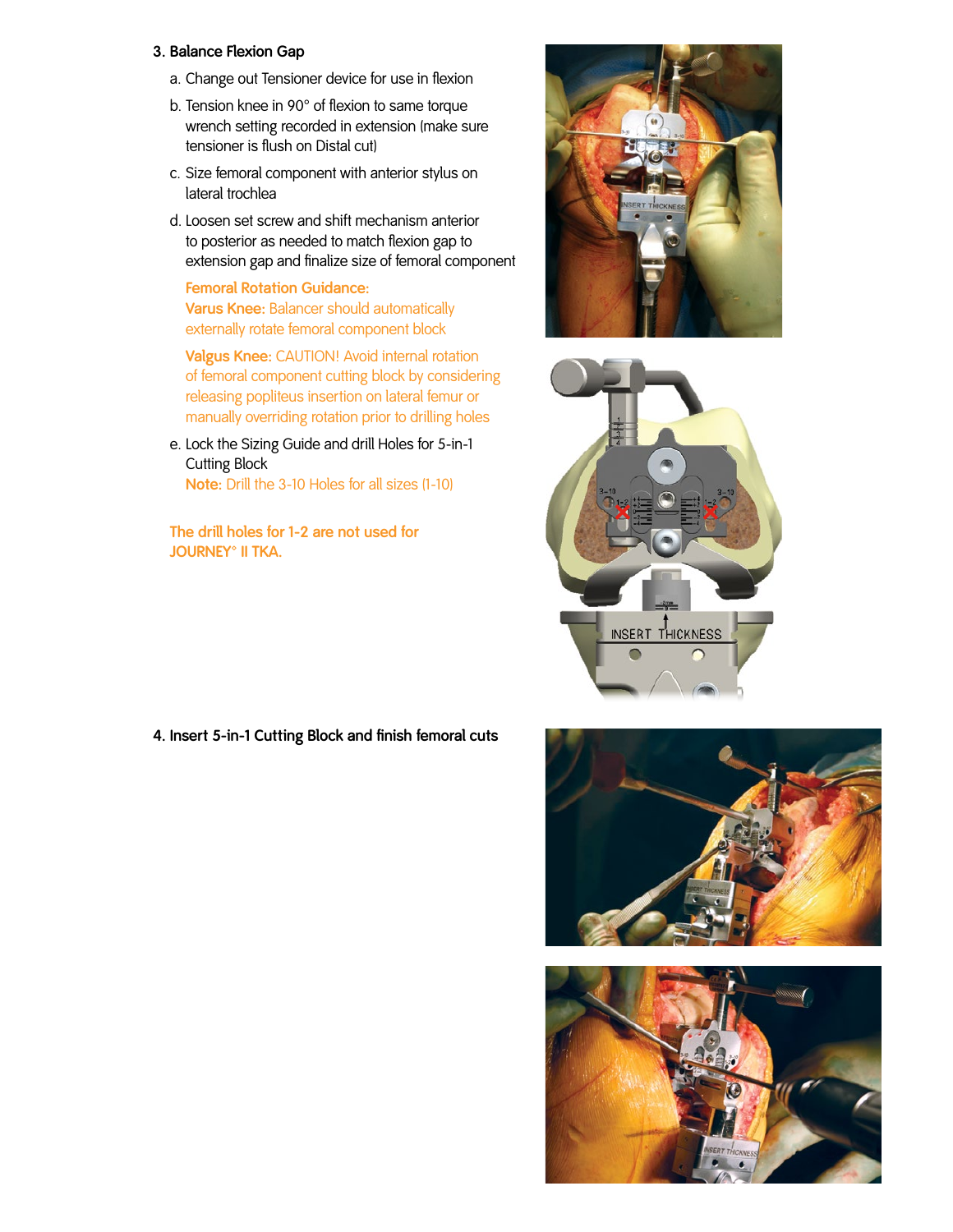#### **Contributing Surgeons**

Mark Freeman, MD (Chattanooga, TN) G van Hellemondt, MD (Nijmegen, Netherlands) Matt Nadaud, MD (Knoxville, TN)

Reference JOURNEY II TKA Surgical Technique 00829

The following technique guide was prepared under the guidance of Dr. Mark Freeman, Prof. G van Hellemondt and Dr. Matt Nadaud under close collaboration with each physician. It contains a summary of medical techniques and opinions based upon their training and expertise in the field, along with their knowledge of Smith & Nephew products. It is provided for educational and informational purposes only. Smith & Nephew does not provide medical advice and it is not intended to serve as such. It is the responsibility of the treating physician to determine and utilize the appropriate products and techniques according to their own clinical judgment for each of their patients. For more information on the products in this surgical technique, including indications for use, contraindications, effects, precautions and warnings, please consult the products' Instructions for Use (IFU)